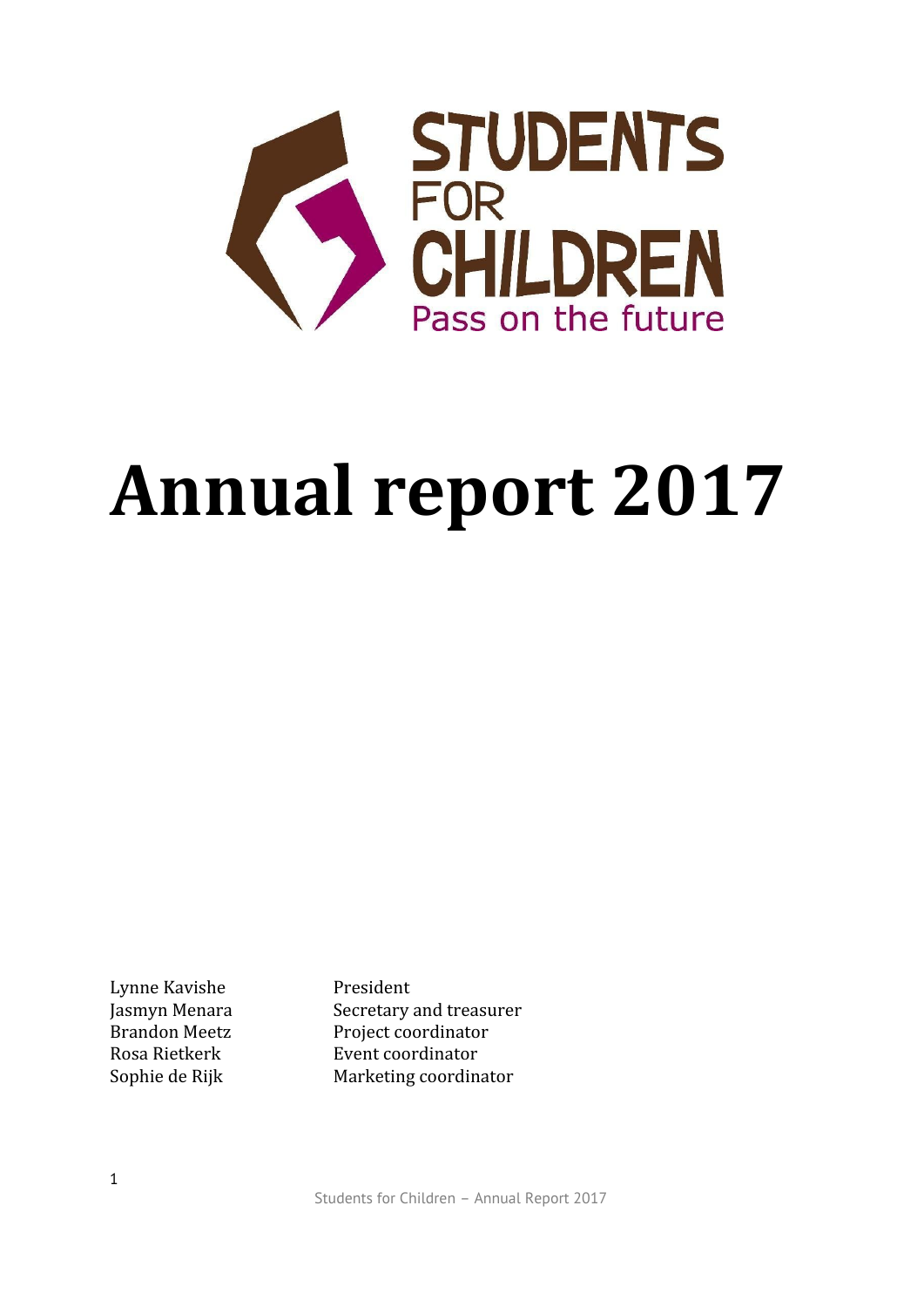# **Table of Content**

#### **1 | INTRODUCTION**

#### **2 | PROJECTS REPORT**

#### **3 | FINANCIAL REPORT**

3.1 PROFIT AND LOSS ACCOUNT

3.2 BALANCE SHEET

#### **4 | MARKETING REPORT**

4.1 WEBSITE

- 4.2 NEWSLETTER
- 4.3 PROMOTIONAL VIDEO
- 4.4 FACEBOOK
- 4.5 INSTAGRAM

#### **5 | EVENTS**

5.1 IJHALLEN 209 EURO 5.2 PUBQUIZ STUDIO/K 152 EURO 5.3 PUBQUIZ CAFÉ LUST 0 EURO 5.4 PUBQUIZ HUIZE VERMAAS 301 EURO 5.5THURSDAY TIMELINE JIMMY WOO 4 MEI 614 EURO 5.6 IJHALLEN 177 EURO 5.6 ACTIEDAG PIUS X COLLEGE ALMELO 8 JUNI 2000 EURO 5.7 BEERPONGTOERNOOI HANS BRINKER HOSTEL 8 JUNI 257 EURO 5.9 YOGA 27 JUNI 160 EURO 5.10 GEORGIES WUNDERGARTEN 1 VASTE DONATEUR 5.11 IJHALLEN 109 EURO 5.12 INTERNATIONAL PUBQUIZ PRINSENGRACHT 215 EURO 5.13 KERSTKAARTEN VERKOPEN UVA 302 EURO 5.13 ZANDBAK 405 EURO

#### **6 | EPILOGUE**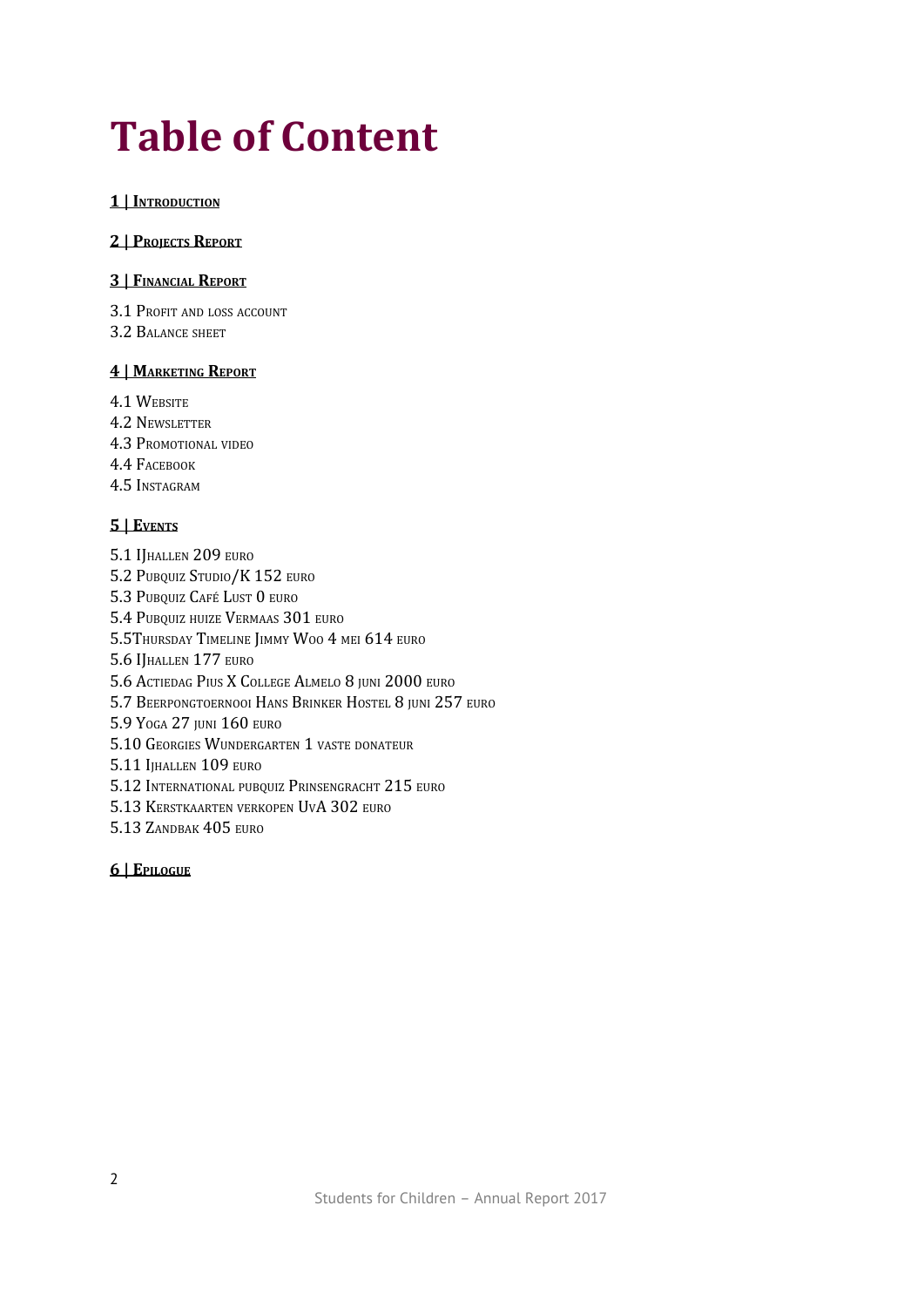# **1 | Introduction**

Dear reader,

The long-term goal of Students for Children is to make education available for as many children as possible in developing countries. In the pursuit of this objective, 2017 has been a good year. We have been able to support projects in Kenya, Colombia, India, Bolivia and Uganda. We strongly believe that by supporting these specific projects children will have a greater chance at a better future and therefore it surely contributes to the achievement of our goal.

The financing of these projects has been made possible by the private donations we received monthly, the fundraising through our own events and collaborations with our partners. In 2017, Students for Children welcomed new board members and introduced new events and activities. We delivered a strong performance and made progress in creating brand awareness. Also we exceeded our goal of organising 12 events during the year. This all, sets a good basis for the organisation to build on in the future.

At the start of 2017, the board consisted of Shirley van Dorst, Esther Vermaas, Rick Schoenmaeckers, Lara Wouters, Britt Stenberg and Casper van Well. During the year, Jasmyn Menara took over from Britt Stenberg as event coordinator, whereas later in the year she took over the function of Rick Schoenmaeckers as Treasurer. Sophie de Rijk took over from Casper van Well as marketing coordinator. Thomas Gruben took temporary over from Esther Vermaas as the new secretary. We are now searching for the right person to fulfill this position. Brandon Meetz took over from Lara Wouters as project coordinator. And at last, Lynne Kavishe took over from Shirley van Dorst as president and Rosa Rietkerk became the new event coordinator.

At the end of 2017, the board consisted of:

| - President             |
|-------------------------|
| - Secretary             |
| - Treasurer             |
| - Project coordinator   |
| - Event coordinator     |
| - Marketing coordinator |
|                         |

The board was supported by our advisory board, which at the end of 2017 consisted of: Sem Frankenberg (president), Lida Daniëls, Maarten Muijser, Jelmer Mulder, Rachel van Doesburg.

Until April 2017, the board was supported by Shahzan Kolkman, Josette de Block and Jacqueline Beckers, three students from the study "Cultural and Social Education". They did research on fundraising methods for nonprofit organisations and presented the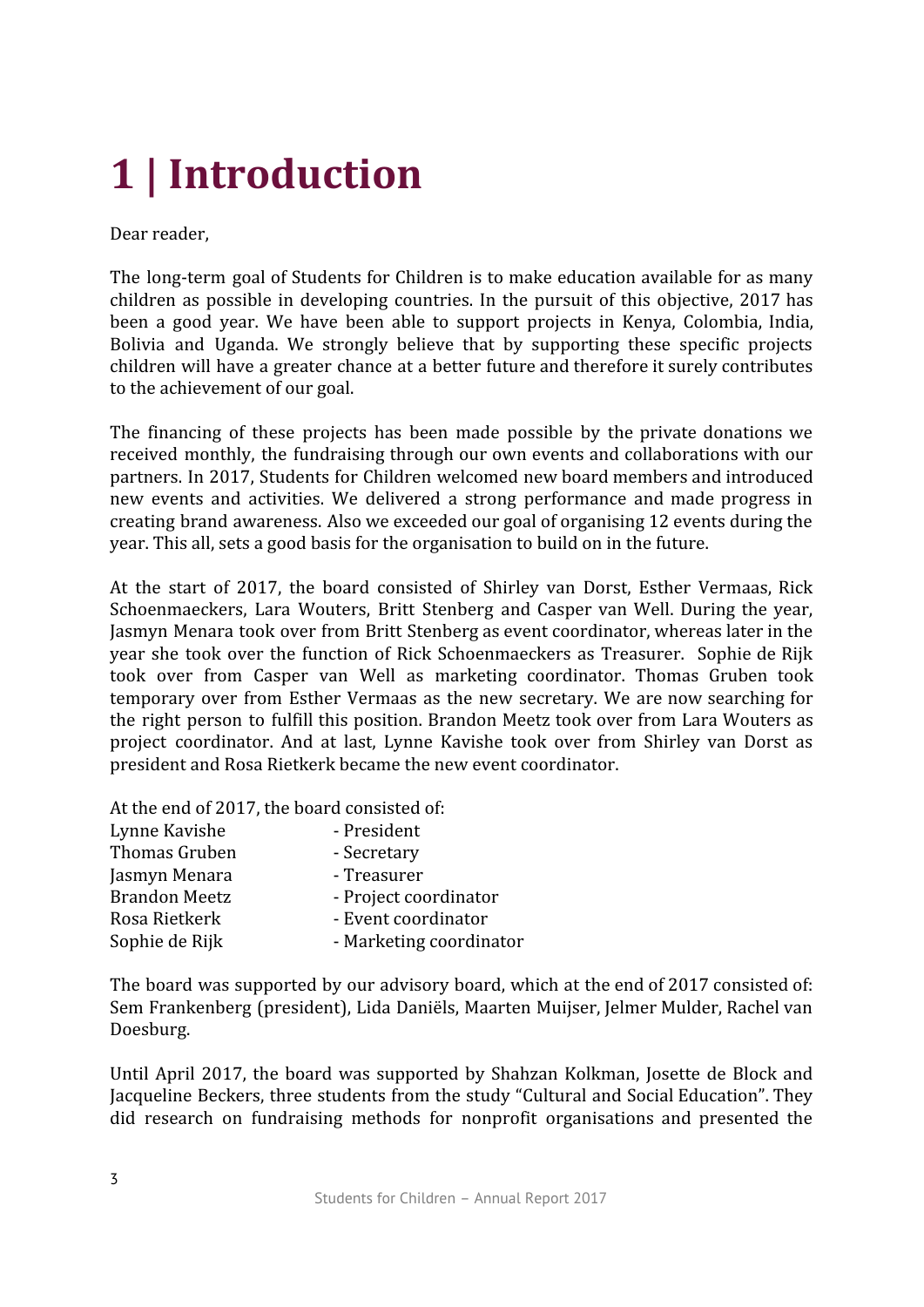board an intervention plan for a new fundraising policy, especially designed for Students for Children.

Hopefully, this annual report provides a clear picture of what we have achieved in the past year. Please do not hesitate to contact us if you have any further questions.

We are looking forward 2018!

Kind regards,

On behalf of the board of Students for Children,

Shirley van Dorst *President*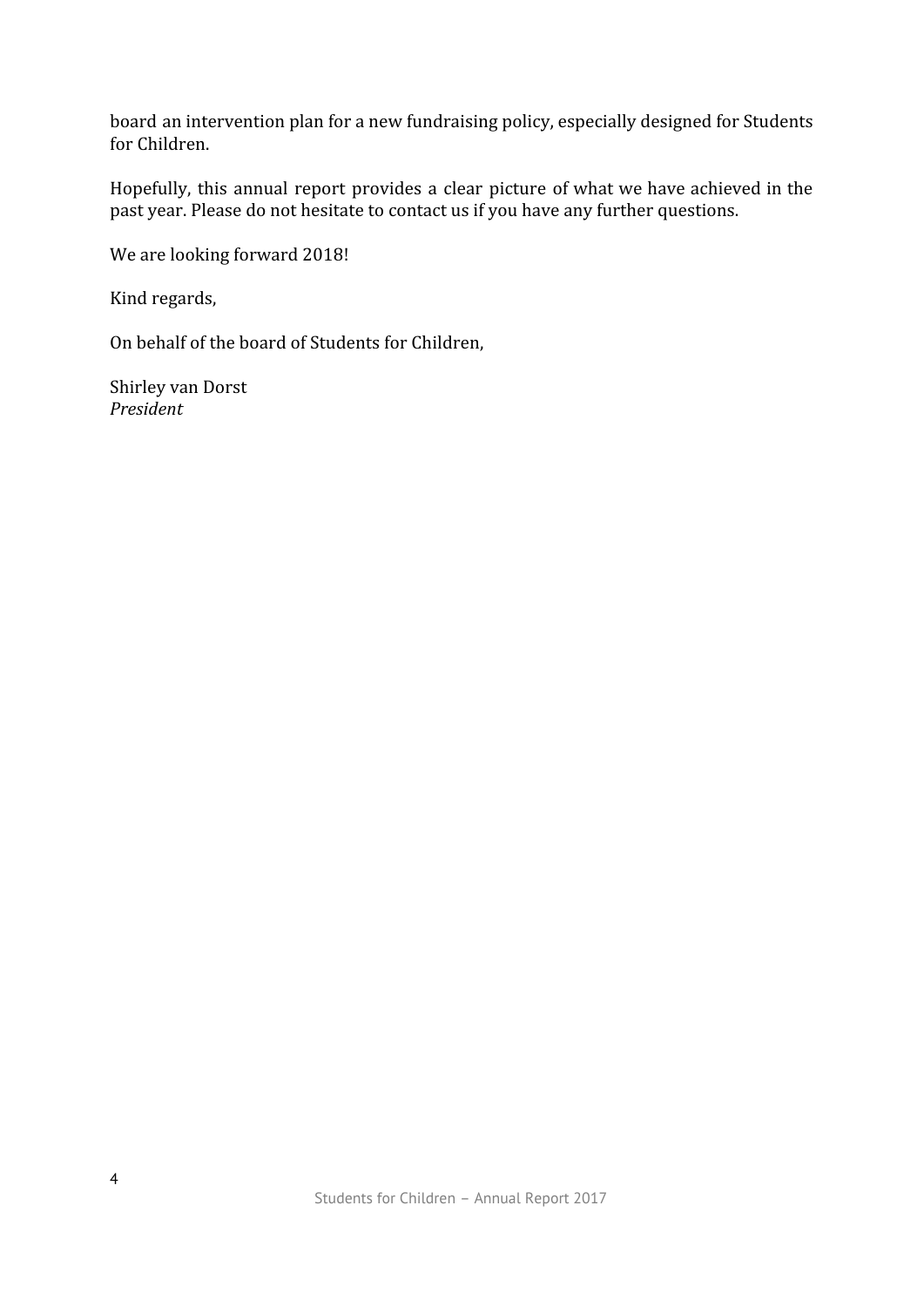# **2 | Projects Report**

#### **Kenya**

We have been supporting the organization Action Ministry since 2009, which makes Kenya our longest running project. In the so-called 'Blessed Camp', located in Msambweni, many relative older residents have suffered from leprosy. Although the disease is no longer active within the community, the residents are still confronted with the stigma of the disease and so are their children and grandchildren. Children from Blessed Camp have no prospect of good education. There is a government school within the area but the classes are large, the quality of education is poor and the parents of the children don't have money for school materials such as uniforms and books. Students for Children ensures that the children from the Blessed Camp can go to the private school Msingi Bora Academy. Classes at the Msingi Bora Academy are relatively small and the quality of the education is much better. In addition, the children learn to speak English, which will be helpful in their future. The results of our sponsorship have been great in the recent years. One of the effects is that the local community understands the importance of education now, which was not the case before. We have supported many children in the past couple of years. In 2017, we have sponsored 14 children by paying for their tuition, books, uniforms, shoes, daily nutrition and occasionally they go on an educational trip. Except for Riziki, all the before mentioned kids went to primary school. Thanks to the support of her loyal sponsor Mr. Tennekes we are able to sponsor her during high school. This year, four of our beneficiaries have successfully finished their primary school. We hope that they are able to find a sponsor which would allow them to start their high school career in 2018.

#### **Colombia**

From the beginning of 2017, we are sponsoring four students who are participating in the project Study & Work. This project is initiated by the organization Straatkinderen Medellín, which is helping children who are disadvantaged by poverty, addiction and violence. Brayan, John, Dairo and Yisela are the four youngsters who are supported by Students for Children through this project. First, we supported Michel as well. Unfortunately, he dropped out because of family circumstances. We made sure to save enough money for him, so he could continue his studies when at the appropriate time. All the youngsters participating in this project have finished their secondary school, but come from families where it is not usual to continue studying after secondary school. Therefore they receive counseling once a week. The counselor stimulates them, gives them advice and arranges things with regards to their education. The financial contribution of Students for Children is going to the transportation and material costs for the students for a period of one year. All of them are enjoying and doing well with their studies. Three of them even perform extracurricular activities, which we highly support. Yisela even combines her study with a fulltime job at Straatkinderen Medellín.

#### **Uganda**

Since August 2017, Students for Children has been supporting this project from the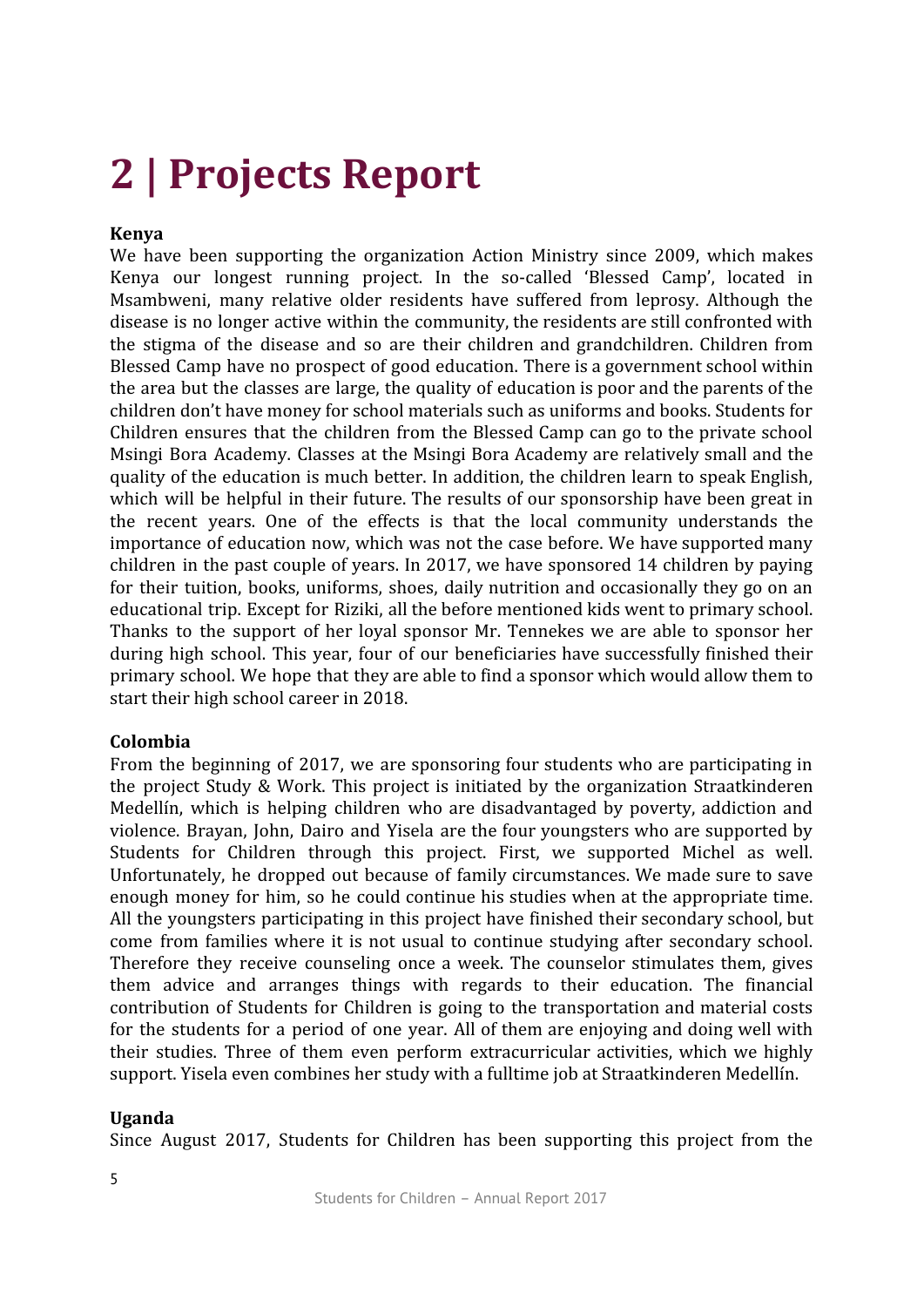foundation Mission for Community Development (MCODE). A lot of girls in the rural regions of Uganda are performing significantly worse compared to boys and more likely to drop out early. One of the main causes is that girls do not know how to deal with their menstrual period. Besides the lack of information, there is a taboo when it comes to discussing this topic and the girls do not have the financial means to afford tampons or menstrual pads. Many of them do not even know what menstruality exactly entails. MCODE wants to tackle this problem through producing and distributing reusable sanitary napkins to 250 girls at different schools in the Buikwe district. Both boys and girls will get extensive information about the menstruation cycle in order to break the taboo. The latest update from October made clear that the schools were in their final and most busiest term of the academic years. Therefore, there was not always time for the distribution of the reusable sanitary napkins and giving information about the menstruation cycle. 79 of these napkins have been distributed so far. The biggest part of the project is now scheduled in 2018, when the schools have time again for these activities.

#### **India**

We are supporting fifteen children in the Nagwa slum located in the city of Varanasi in India since September 2017. Because of the poverty in this slum, education is not accessible for many children. This is because the children often have to work to earn money for their family. That is why the Duniya Foundation has set up a primary school where the children can get a good education for a minimal fee. As a follow-up to primary school education, the Duniya Foundation started the Duniya Generation project. The children that we are supporting since September 2017 are all participating in this project. We are sponsoring the tuition fees, school uniforms and teaching materials of these children. In addition, the children can get daily homework assistance at their old primary school. This way possible problems are identified and resolved. Students for Children supports this project by taking care of the costs for fifteen children during one year. The first updates showed us that the children are very happy with our support. They have a lot of motivation to make the best out of their high school career.

#### **Bolivia**

In the region North Potosí, we are supporting a project with regards to the construction of four greenhouses for primary schools since October 2017. Also, 250 children who are coming from four schools will receive an educational program about how to grow their own plants and vegetables. This is very relevant for these children, since many of them have been malnourished. The underlying reason is that the heavy erosion in this area leads to difficulties for the agriculture, which is the main source of living. Students for Children financially supports the foundation Samay in the construction of greenhouses for primary schools. The teachers of these schools are taught how to grow plants and trees. They share their gained knowledge and skills with their students, who start with growing their own food. In practice, this means children will both learn a lot more about growing food and assure themselves of nutrition as well.

#### **Projects in 2018**

The project in Kenya will still continue in the following years. The aim is to run this project at least till all the current beneficiaries have finished their primary school. All the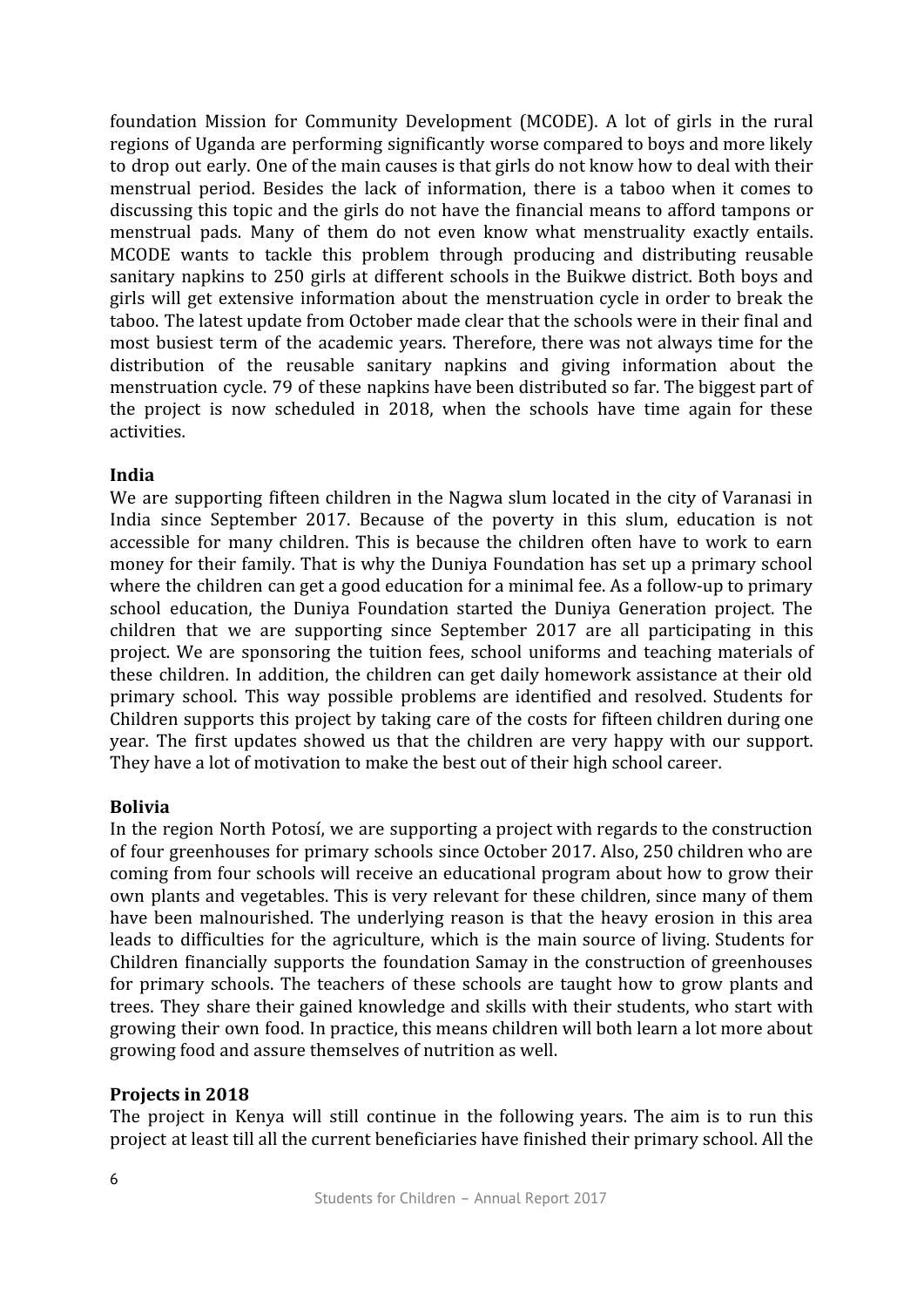other current projects are planned to stop somewhere in 2018. Of course, there is always the possibility to extend the duration when a project appears to be very successful. However, we will also look at new project proposals and evaluate if they will receive our sponsorship.

# **3| Financial Report**

# **3.1 Income & expenses**

**INCOME & EXPENSES STUDENTS FOR CHILDREN 01-01-2017 - 31-12-2017**

| Income                         |                | <b>Expenses</b>                                |              |
|--------------------------------|----------------|------------------------------------------------|--------------|
| <b>Donations</b>               |                | <b>Projects</b>                                | 14.346       |
| Structural<br>One-time/special | 3.103<br>2.453 | <b>Transaction costs</b><br>Organisation costs | 197<br>376   |
| Schools                        | 2000           | Events                                         | $\theta$     |
| Events                         | 2.951          | Marketing                                      | 107          |
| Interest                       | 25             | Unforeseen expenses                            | $\mathbf{0}$ |
| Unexpected                     | $\theta$       |                                                |              |
| <b>ARH</b> savings             | 2.520          |                                                |              |
| Fondsenwerving                 | 1.000          |                                                |              |
| <b>Total</b>                   | 13.338         | <b>Total</b>                                   | 15.028       |

### **Income**

### **Donations**

The major part of our donations has come from structural donors. 2017 started with 43 donors that donated about €232 per month. This amount has increased during the year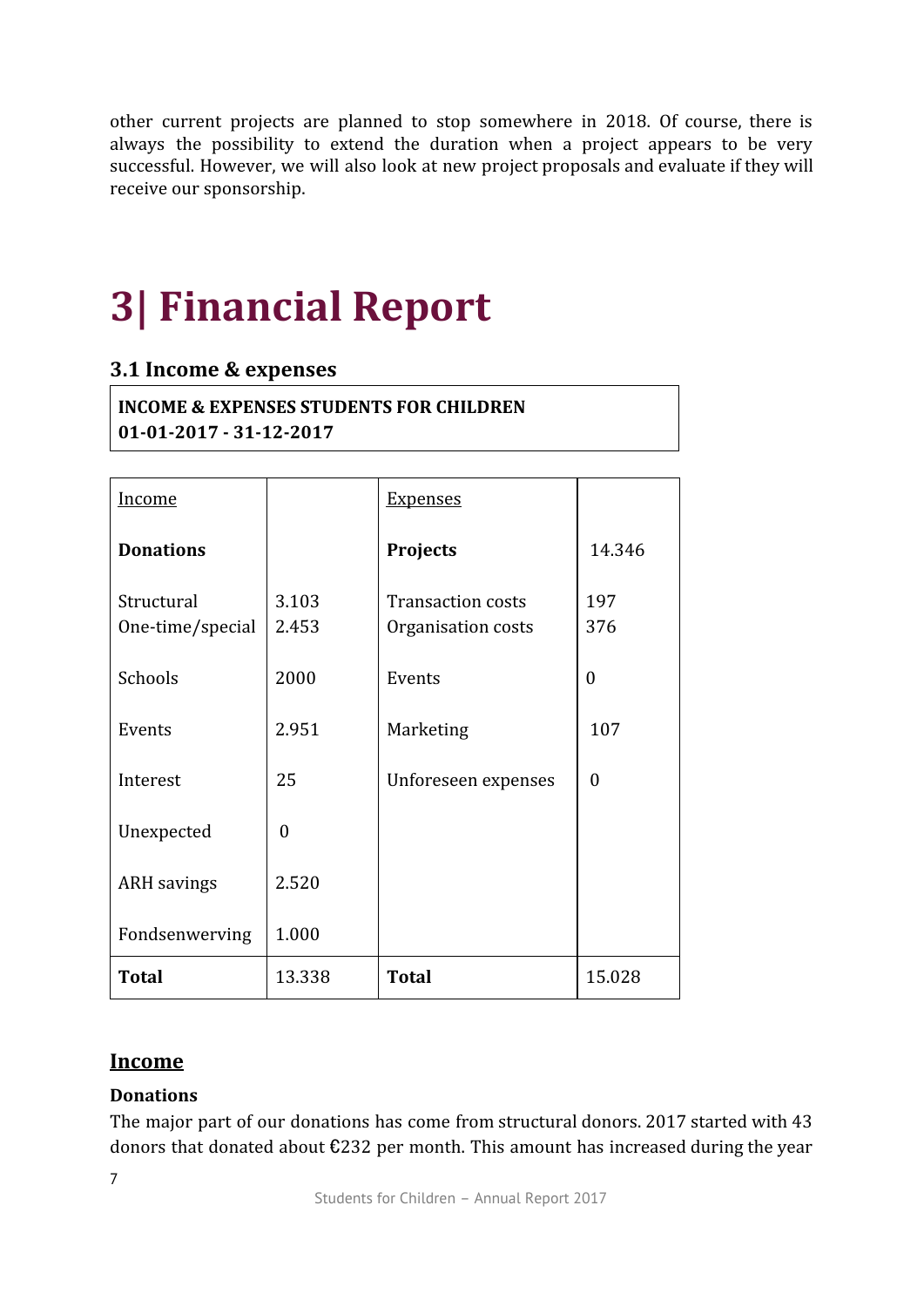to 47 donors with a total of  $\text{\textsterling}257$ . Besides these monthly donations we received  $\text{\textsterling}2.453$ of one time donations, including  $£1.877$ , which will cover the school fee for Neema, Riziki and George from Kenya, donated by the family Tennekes.

#### **Schools**

In 2011, the Adriaan Roland Holst School raised money for Students for Children, for four children in our project in Kenya that go to the Msingi Bora Academy. The amount of money used for paying their school fees this year was €1784. The reserved money for the school fees of these children in 2018 is  $£1338$ . Furthermore, the PIUS X College managed to raise €2000 by organising a sponsor day. Hopefully, we will continue our collaboration next year.

#### **Events**

In 2017 we raised a total amount of  $\text{\textsterling}2951$  by organising events, starting with the IJhallen which resulted in  $\epsilon$ 209. Secondly, the money we earned by organising the pub quiz in Studio/K was €152 and at family Vermaas was €301. The earnings from our collaboration with Thursday Timeline was a total of  $\epsilon$ 614. Just before the summer we organised a beer pong tournament which resulted in  $\epsilon$ 257 and earned  $\epsilon$ 177 at the IJhallen. Our last event before summer was the Yogaclass that brought us  $\epsilon$ 160. On the first event after the summer we earned  $£109$ . The pub quiz we organised in the International House resulted in an amount of €215. At the Christmas cards sale at the University of Amsterdam we earned €302. The last event of the year, at Zandbak Festival, resulted in €415.

#### **Interest**

Moreover, the income from interest in 2017 was  $\text{\textsterling}25$ .

#### **Total income** €**13.338**

**Expenses Projects** In 2017, the exact project costs were:

- Kenya: €7.525
- $\bullet$  Uganda:  $\epsilon$ 1.400
- $\bullet$  India:  $\epsilon$ 1.500

Transaction costs: For money transfers to our project partners in foreign nations, the bank requires that either the receiving or the sending party pays for transaction costs. It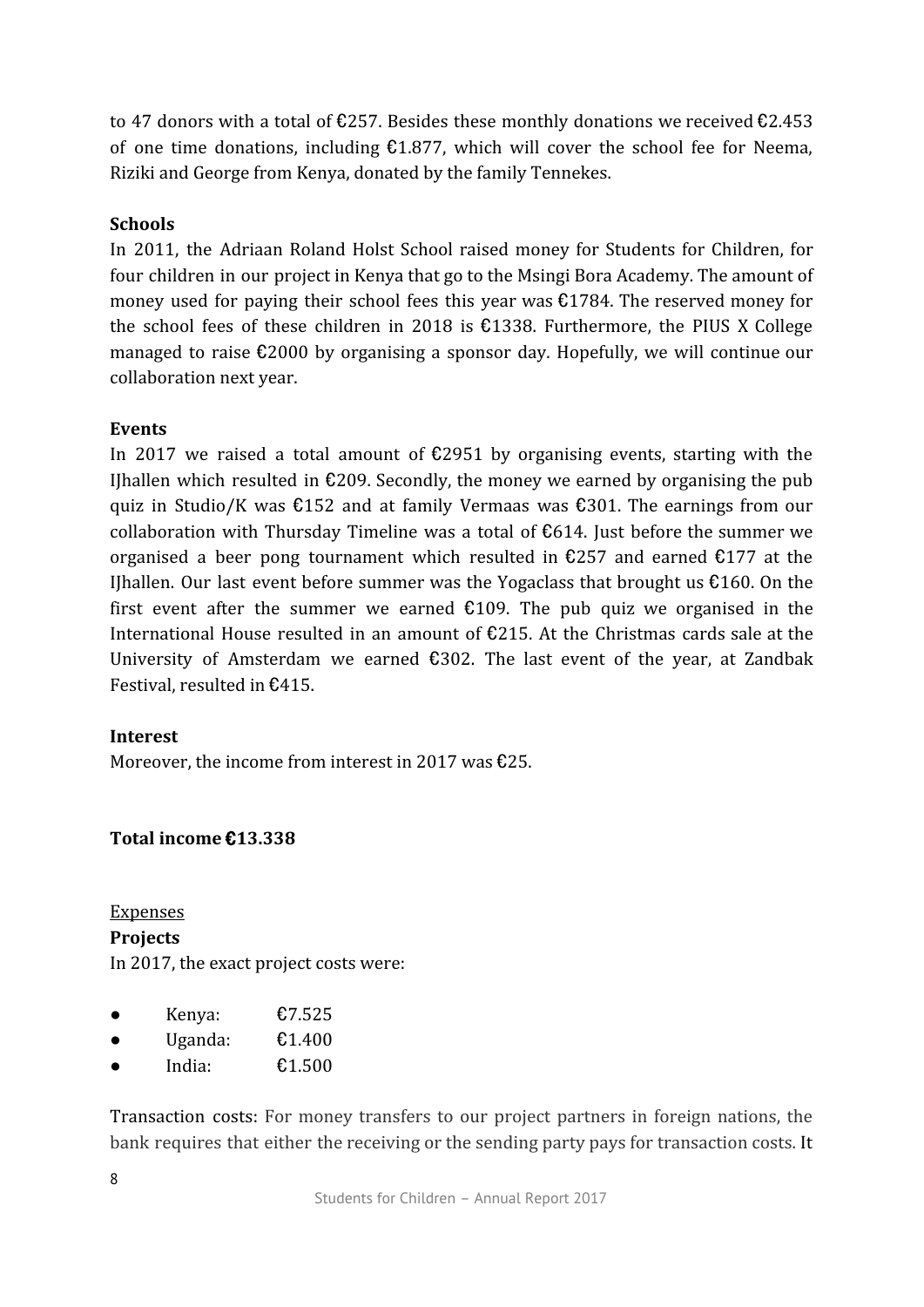is Students for Children's policy to always pay for these costs ourselves. In 2017, we spent €113 on such transaction costs.

#### **Organisation costs**

*IBANC*: This year we used a total of  $£120$  on IBANC. IBANC is a software program which we use to collect money from our donors. In order to use the program, we need to pay for the license each year.

*ING* costs: In 2017 we spent €130 on our bank account, which includes the costs of collecting money from our donors.

*Website*: In accordance with last year, we spent about €33 on keeping our website in the air.

*CREA*: Students for Children spent  $£110$  to be allowed to meet in CREA every week in 2016.

#### **Events**

€0 was spent on our events.

#### **Marketing**

As mentioned earlier (organisation costs), in order to promote our organisation, our events and to acquire new board members, we spent  $£107$  on marketing. This money was used for flyers, posters and promotion on Facebook.

#### **Unforeseen costs**

In 2017 there weren't any unforeseen costs.

#### **Total expenses 2017:** €**15.028**

We continued spending less than 5% overhead costs: only 3% over 2017.

# **3.2 Balance sheet**

| <b>BALANCE SHEET STUDENTS FOR CHILDREN</b> |  |
|--------------------------------------------|--|
| 31/12/2017                                 |  |

| <b>Assets</b> | Liabilities |  |
|---------------|-------------|--|
|               |             |  |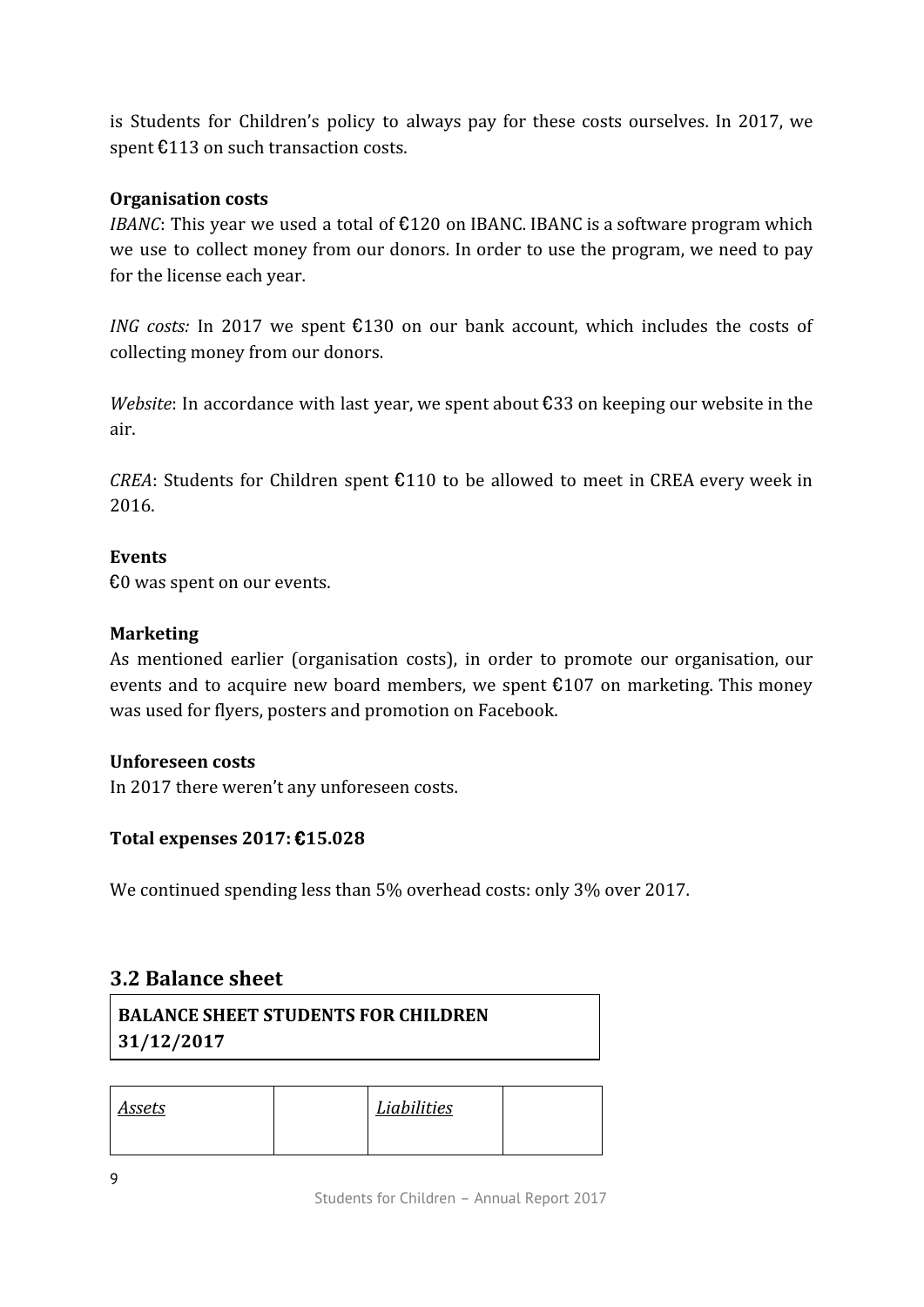| Cash                   | 0      | <b>Equity</b>            |                |
|------------------------|--------|--------------------------|----------------|
| <b>Payment account</b> | 2.843  | India<br>Uganda          | 1.500<br>1.400 |
| <b>Savings account</b> | 10.666 | <b>Bolivia</b>           | 1.628          |
|                        |        |                          |                |
|                        |        | <b>Reservations</b>      |                |
|                        |        | <b>ARH</b><br>Kenya 2018 | 2.520<br>4.561 |
|                        |        | <b>Back-up</b>           | 2.500          |
| <b>Total</b>           | 14.109 | <b>Total</b>             | 14.109         |

The amount of money on our savings account consists of the donation of the ARH school, reserved for the children they sponsor, the financial back-up of the foundation for our projects and equity. The back-up of the foundation is a standard amount of money which will be used when we do not reach our fundraising goals and thereupon cannot make our project transactions on time. The reservation for Kenya 2018 will cover the calculated costs for the year 2018. The foundation's equity will be used to fund the current projects, overhead expenses and new projects.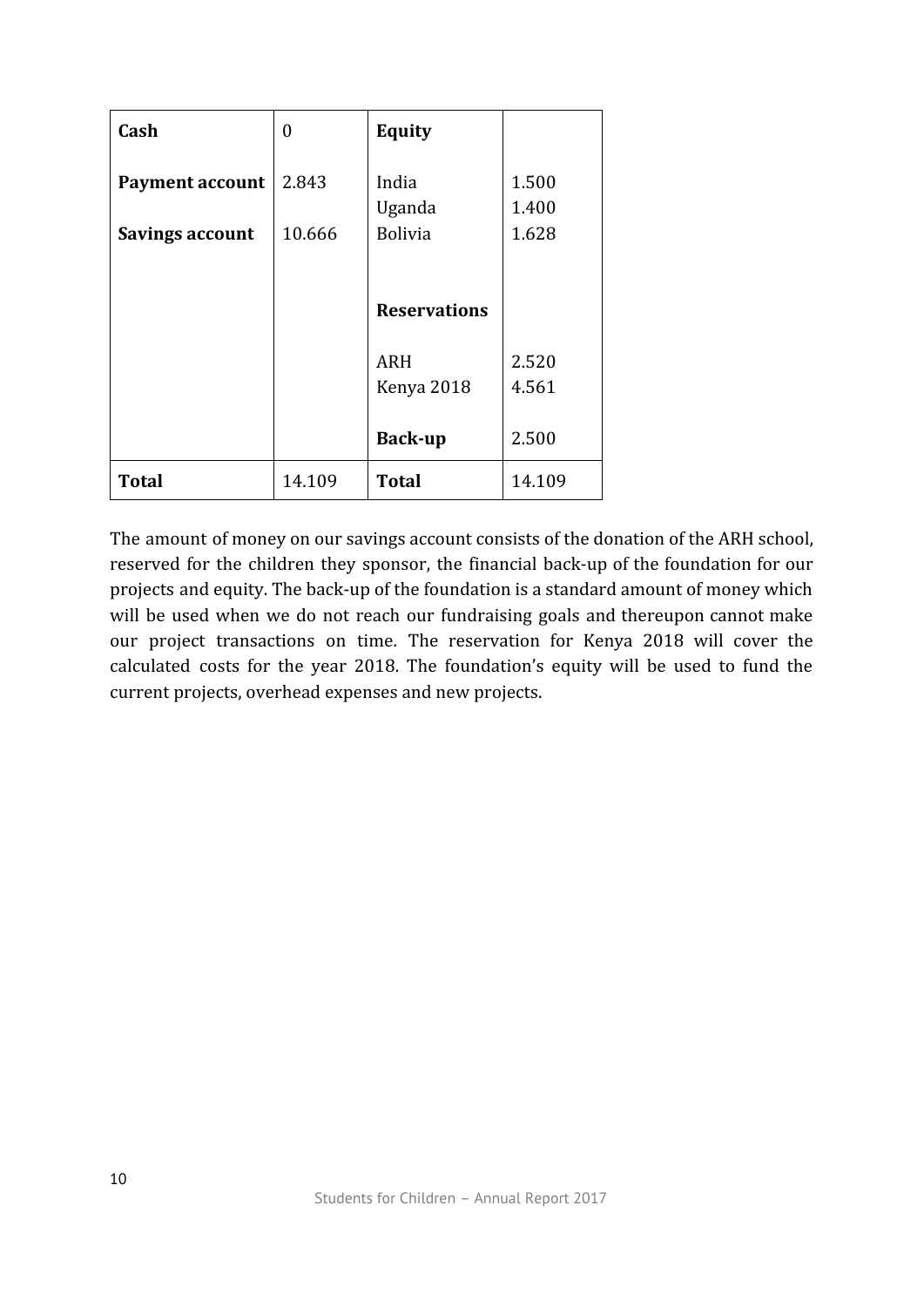# **4 | Marketing report**

2017 has been the second year that Students for Children appointed a marketing coordinator. In order to raise more funds, we believe it is important that more people get in touch with our foundation. We share our events, updates on our projects and we use it as a channel to reach people for help or new board members. We used the following channels to increase our brand awareness and to reach the above mentioned goals.

### **4.1 Website**

Our website is used for informational purposes. Visitors are provided with information about our vision and goals, the projects we support and the upcoming events we will organize. We keep our visitors updated about our latest activities. It is also the platform through which new donations and project proposals can be passed on to us. Since our website is information based, our main goal was to inform our visitors as good as possible and give them the exact design and structure on the website so they can get the information they want. Some figures which our Google Analytics captured during the past year are showing that our website is pretty heavily visited (6961 page views by 2391 visitors). The most popular and least bounce-rate pages are the mainpage (2179 views), vacancy-page (1118 views), the educational project-page (901 views) and the about us-page (417 views). Most of our visitors come to our website directly, by typing in our url (963 times). In addition, a lot of visitors reach the website by organic search (mostly Google, 730 views) and social media links (mostly Facebook, 472 views and Instagram 188 views). Twitter has very few page-links.

The goal was to increase the total amount of visitors by 10% and decrease the bounce rate by 30%. Unfortunately, this goal was not reached. This might be because we did not develop an AdWords strategy yet.

#### **4.2 Newsletter**

A newsletter has been sent three times in the past year. The letter is sent to our structural donors and other people who have signed up for it. At the end of the year we had 384 subscribers, which is 25% more than we had the year before. The purpose of the newsletter is to inform our subscribers about new developments, projects and events. We want to maintain a good relationship with everyone who showed interest in our foundation and keep them as involved as possible.

### **4.3 Facebook**

The number of Facebook-likes has increased by 25 percent, reaching a total of 1180. We are very pleased that we can reach a larger group of people to keep them informed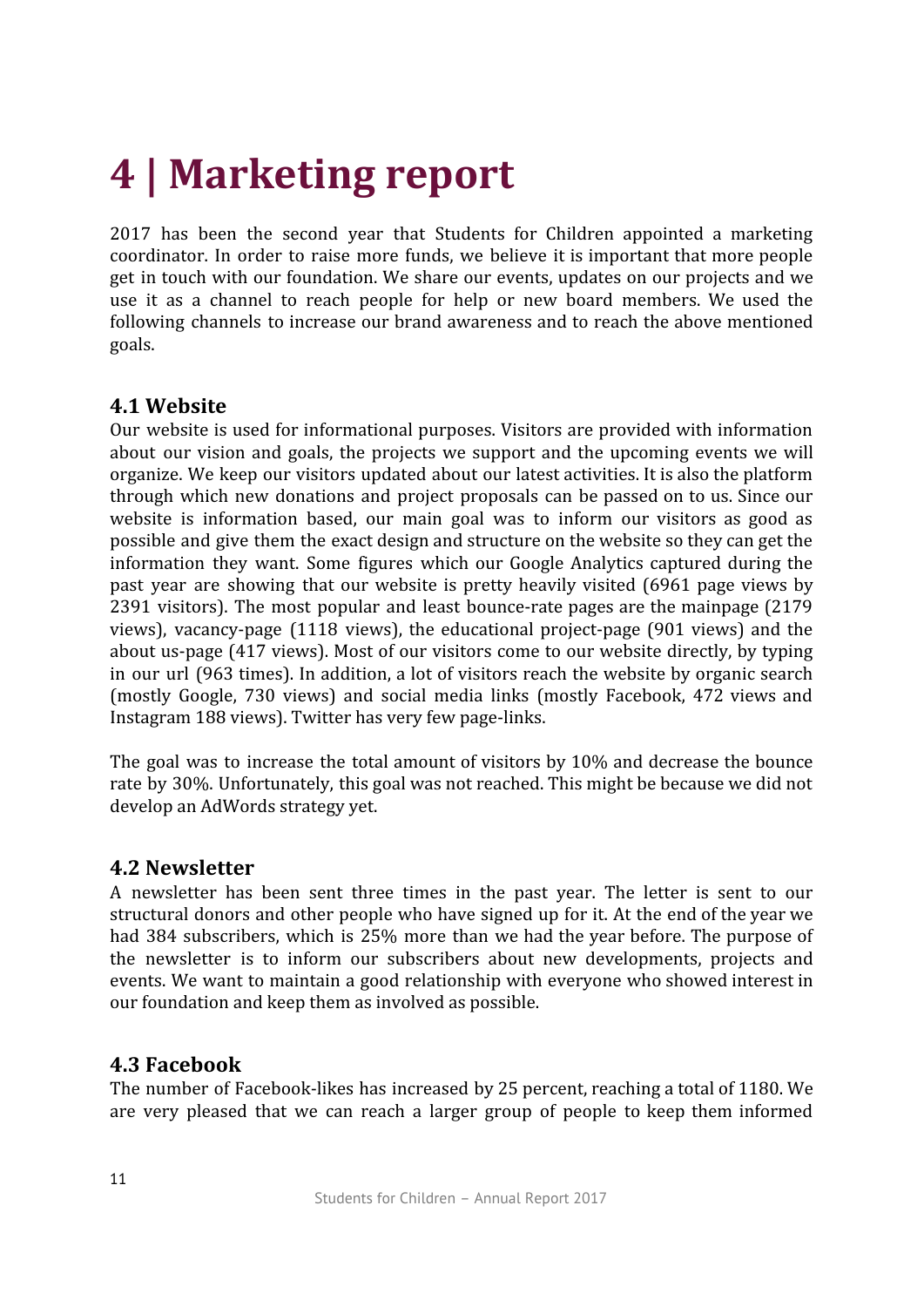about our projects, activities and events. The goal for 2017 was to increase the likes by 25 percent, so this goal is reached.

### **4.4 Instagram**

We have set up an Instagram account. Since March, we have been using this actively. We see this as a simple way for people to stay involved with our foundation. We hope to approach them in a positive way, make them curious about our foundation and hopefully encourage them to get involved with us. The account is relatively new, but will be extended further in the future. In one year, we have gained 572 followers. The goal for 2017 was to gain 50-100 followers this year, so this goal is reached.

### **4.4 Remaining matters**

In order to create brand awareness, we have created promotional materials like posters, stickers, flyers and christmas cards.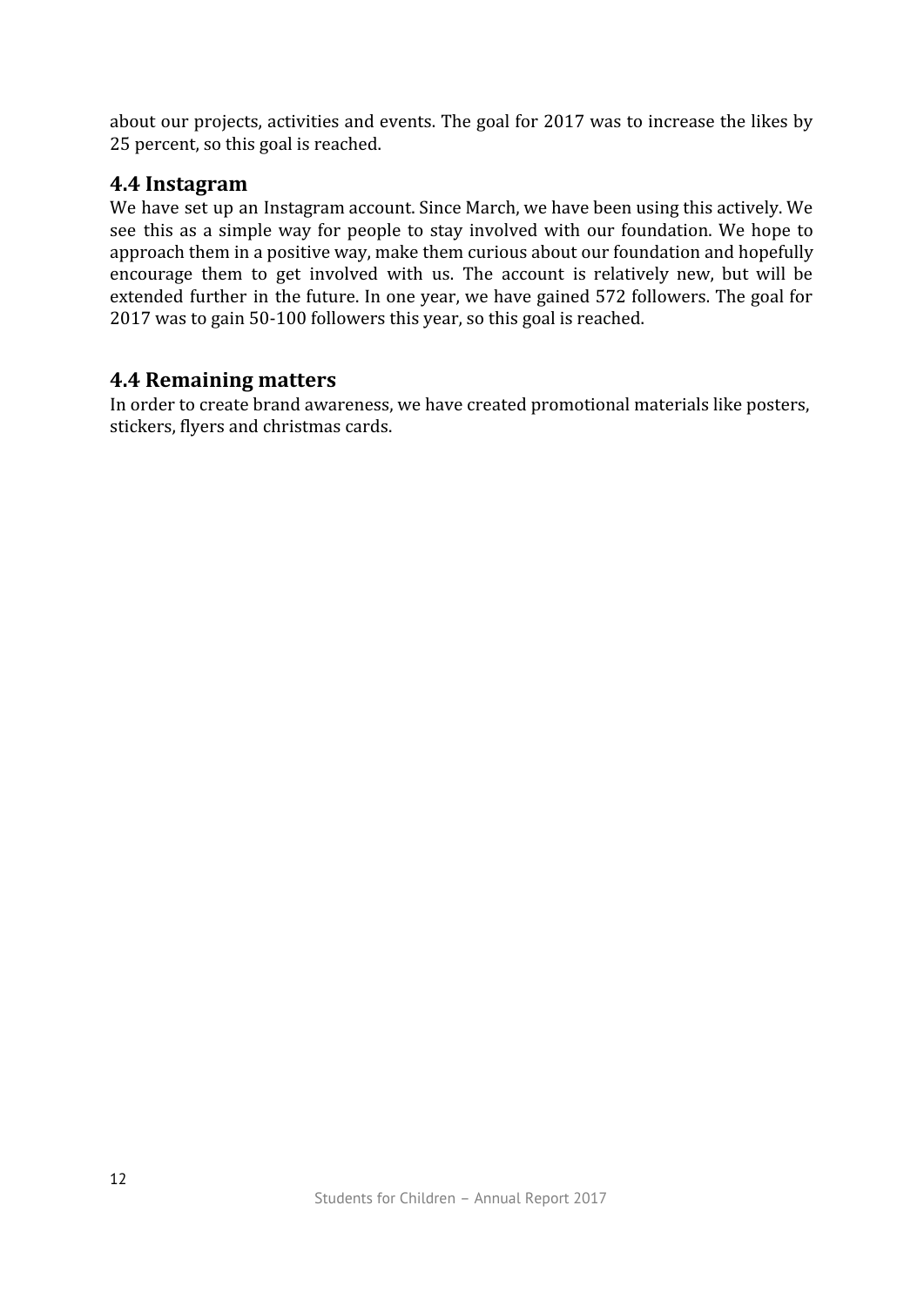# **5 | Events**

5.1 IJHALLEN 205 EURO 5.2 PUBQUIZ STUDIO/K 152 EURO 5.3 PUBQUIZ CAFÉ LUST 0 EURO 5.4 PUBQUIZ HUIZE VERMAAS 295 EURO 5.5THURSDAY TIMELINE JIMMY WOO 614 EURO 4 MEI 5.6 IJHALLEN 177 EURO 5.6 ACTIEDAG PIUS X COLLEGE ALMELO 8 JUNI 2000 EURO 5.7 BEERPONGTOERNOOI HANS BRINKER HOSTEL 8 JUNI 238 EURO 5.9 YOGA 27 IUNI 160 EURO 5.10 GEORGIES WUNDERGARTEN 1 VASTE DONATEUR 5.11 IHALLEN 109 EURO 5.12 INTERNATIONAL PUBQUIZ PRINSENGRACHT 215 EURO 5.13 KERSTKAARTEN VERKOPEN UVA 302 EURO 5.14 ZANDBAK 405 EURO

# **5.1 IJhallen**

The first event at the IJhallen this year resulted in an amount of  $\epsilon$ 205. This edition of IJhallen was quite crowded and the board managed to raise a lot of money despite the bad weather.

# **5.2 Pubquiz Studio/K**

The first pubquiz of 2017 was held in Studio/K. The first price was a dinner voucher sponsored by a local Albert Heijn supermarket in the hometown of one of the board members. Studio/K took care of the second and the third price. This event resulted in €152.

# **5.3 Pubquiz Café Lust**

Unfortunately, the board did not raise any money at this event. There was only one team that signed up for the pubquiz. The board learned that hosting a pubquiz one day after the original pubquiz night of the location is not a good idea.

# **5.4 Pubquiz for Vermaas family**

A very special pubquiz was organised at the birthday gathering of the parents of one of our board members, Esther Vermaas. During this night Students for Children hosted the pubquiz for the family and had yet another chance to tell about our projects and activities. This night delivered a revenue of 295 euros.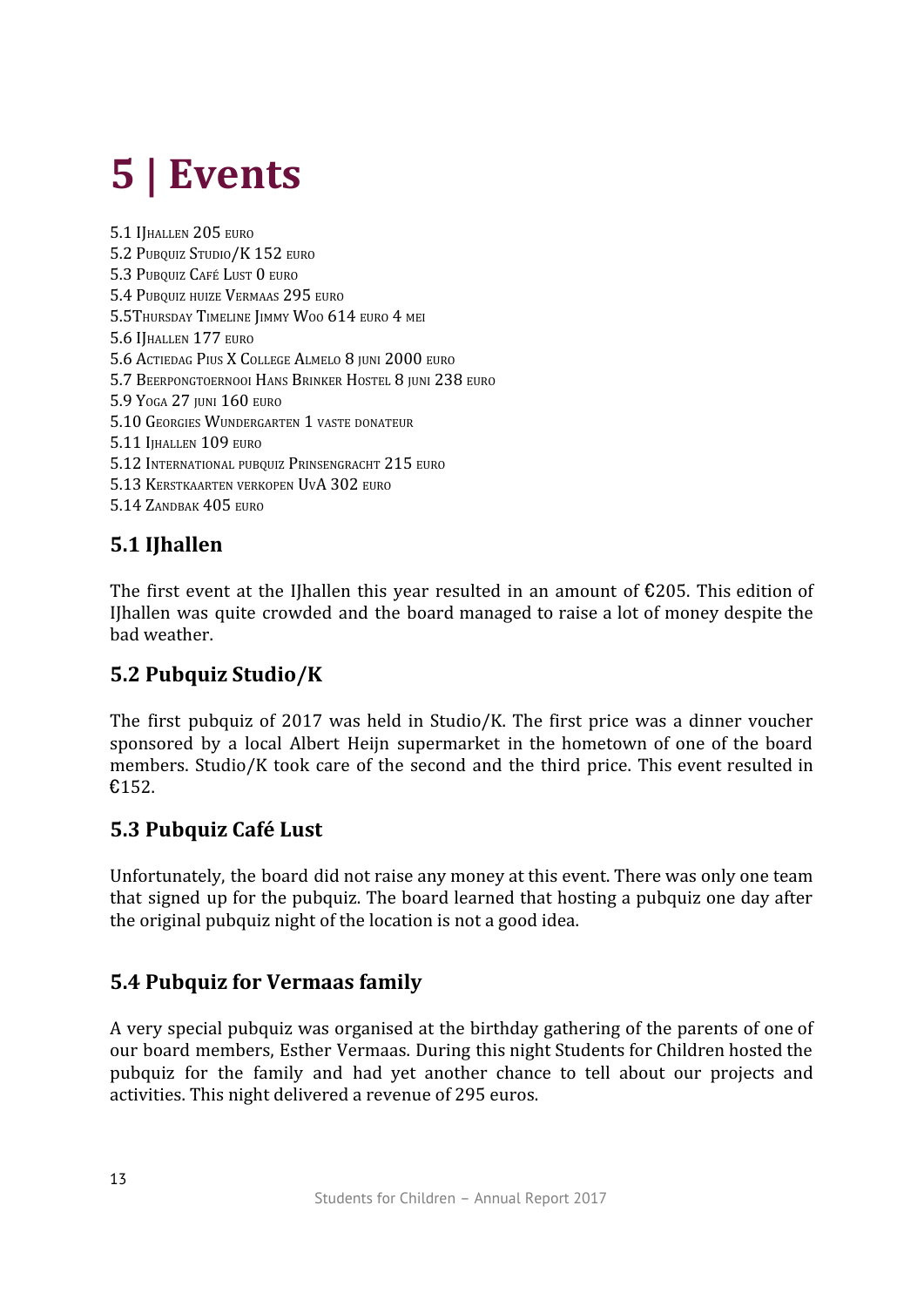# **5.5 Thursday Timeline x Students for Children at Jimmy Woo**

In collaboration with Thursday Timeline, Students for Children hosted a party to raise funds and awareness for our projects at nightclub Jimmy Woo. Dj's were willing to play for free for us and the revenue from ticket sales went to our projects. Also our name was posted on many Facebook pages and mentioned on FunX radio. In the end, we raised €614.

# **5.6 IJhallen**

Another day at the flea market of IJhallen. The nice weather and the many articles donated by neighbors of one of our board members, ensured the nice final amount of 292 euros.

# **5.7 Pius X College at Almelo**

This year the Pius X College at Almelo was willing to organise a big event to raise funds for Students for Children. After holding a presentation for all the students to tell about our projects, the need and usefulness of development work, the students were all very motivated to make the best of the fundraising day that was held in April. Ice cream stalls, many games, lotteries and FIFA tournaments were held and made this day a huge success. Thanks to Pius X College, Students for Children was able to sponsor projects with an additional 2000 euros.

# **5.8 Beer Pong Tournament at Hans Brinker Hostel**

In collaboration with Hans Brinker Hostel at the Kerkstraat in Amsterdam, Students for Children organised a beer pong tournament for all the guests that stayed at the hostel. With sponsored beer from Hans Brinker and prizes sponsored by Heineken, guests were motivated to participate in the tournament. This ensured a nice evening and an amount raised of 238 euro.

# **5.9 Yoga class at Amstelcampus**

The Yoga Class at Amstelcampus was willing to give away one free lesson to Students for Children. Everyone who joined paid an entree of  $\epsilon$ 10. The money raised was fully spent on the projects of Students for Children. The attendance was great, although it consisted largely of friends of the board. The final amount of money that was raised at this event was €160.

# **5.10 Georgie's Wundergarten**

In collaboration with Georgie's Wundergarten and Boost GastvrijOost Students for Children hosted a stand at the festival. Together with new dutchmen, who came here as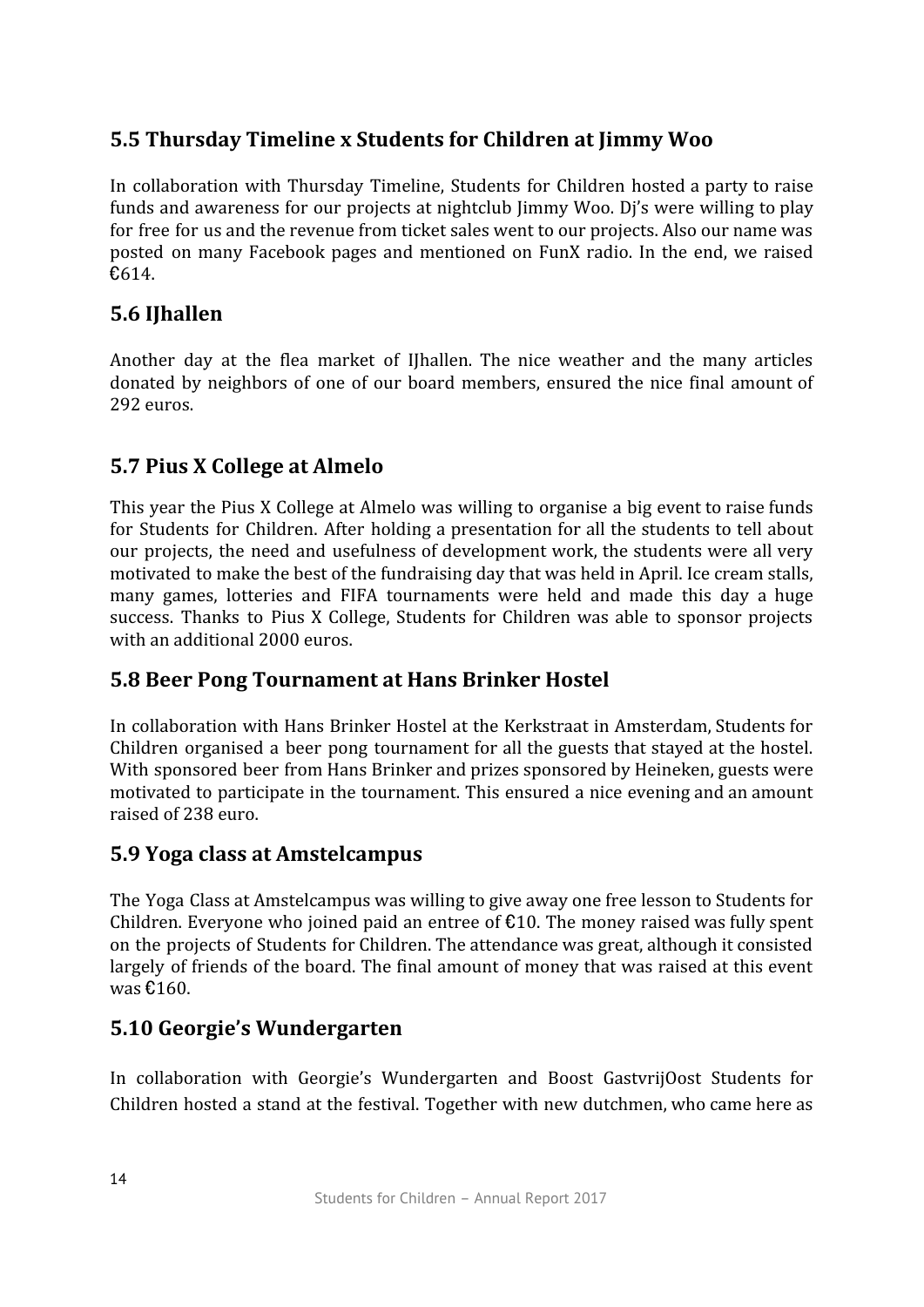refugees, we played old Dutch games. The goal of this day was to raise awareness. At the end of the day we had a new regular donor.

# **5.11 IJhallen**

The last IJhallen of the year started great, but ended early due to bad weather. Eventually we raised an amount of 109 euros.

# **5.12 International pubquiz Prinsengracht**

This year we also organised a pub quiz at the international student residency at the Prinsengracht. The event was a huge success and this time not only the payment to join the quiz but also the sales of tequila shots led to an amount of 215 euros at the end of the night.

### **5.13 Zandbank**

The last event of the year was held the day after christmas. The board sold candy and popcorn at a self-build candy stall during Zandbak festival. Besides the €405 that was raised, the board managed to create a lot of awareness for the brand amongst the festival-goers.